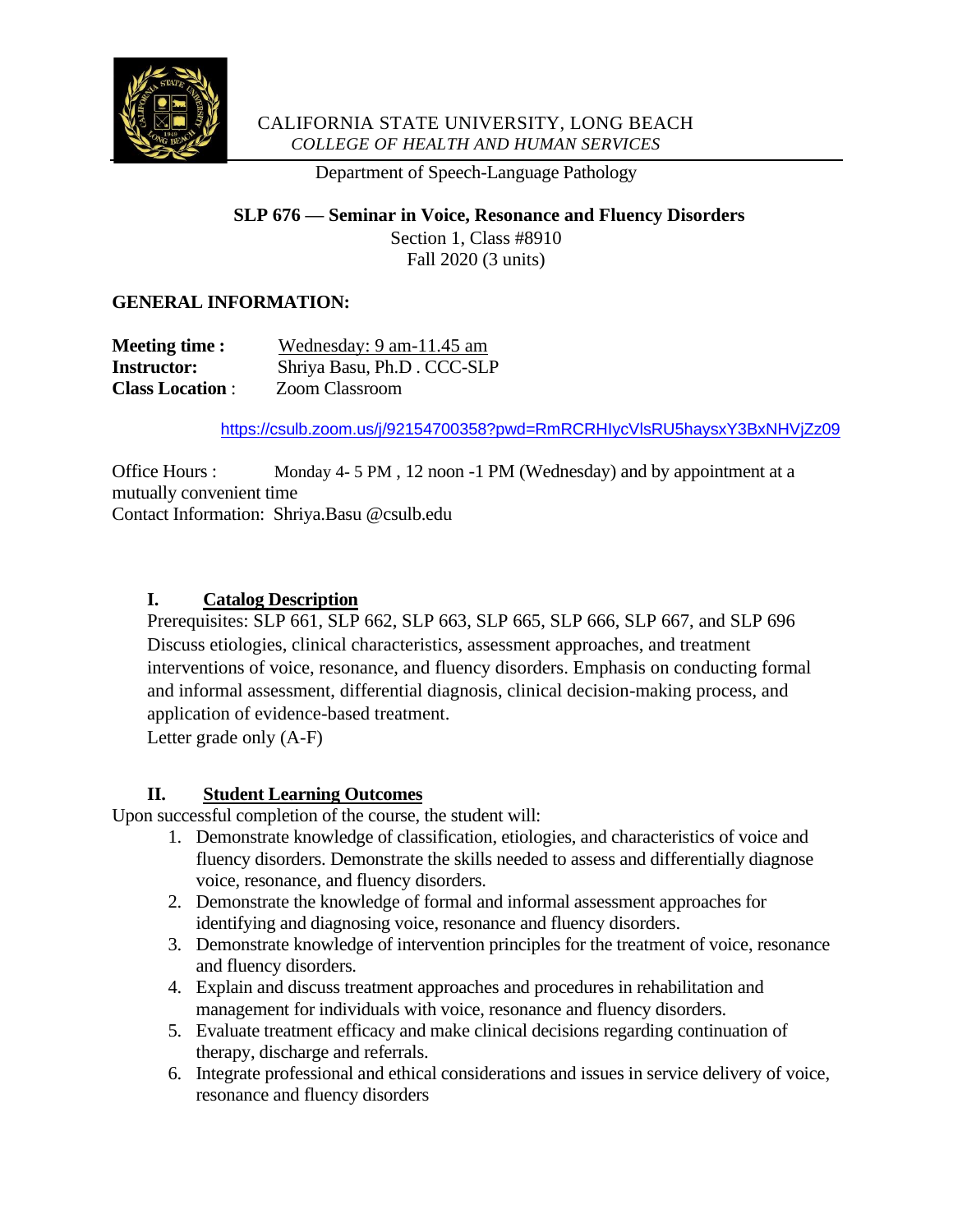7. Integrate cultural and linguistic issues and how these variables may influence the clinical decision making process in assessment and management of voice, resonance and fluency disorders.

#### **III. Speech-Language Pathology Competency and Standards**

Speech-Language Pathology Competencies and Standards

American Speech-Language-Hearing Association (ASHA) CAA competencies, CFCC standards and California

*Commission on Teacher Credentialing (*CCTC) Standards addressed in SLP 676

| <b>SLO</b>       | <b>ASHA CAA</b>     | <b>ASHA CFCC</b> | <b>CCTC</b>             | <b>Learning Activities</b>         | <b>Evaluation Method</b> |
|------------------|---------------------|------------------|-------------------------|------------------------------------|--------------------------|
|                  | <b>Competencies</b> | <b>Standards</b> | <b>Stand</b>            |                                    |                          |
|                  | 3.1.1B              |                  | ards                    |                                    |                          |
| SLO <sub>1</sub> |                     | Standard IV-B    | SLP Standard 1,2        | Application (oral and /or written  | Assignments,             |
|                  | 3.1.2B              | Standard IV-C    |                         | activities; Case Study; Annotated  | Case studies,            |
|                  | 3.1.3B              |                  |                         | Bibliography; Final Project; class | Exams                    |
|                  |                     |                  |                         | discussions                        |                          |
|                  |                     |                  |                         |                                    |                          |
| SLO <sub>2</sub> | 3.1.2B              | Standard IV-B    | SLP Standard 1,2        | Application (oral and /or          | Assignments,             |
|                  | 3.1.6B              |                  |                         | written activities; Case Study;    | Case studies,            |
|                  |                     |                  |                         | Annotated Bibliography; Final      | Exams                    |
|                  |                     |                  |                         | Project; class discussions         |                          |
| SLO <sub>3</sub> | 3.1.2B              | Standard IV-B    | SLP Standard 2, 3       | Application (oral and /or          | Assignments,             |
|                  | 3.1.3B              | Standard IV-C    |                         | written activities; Case Study;    | Case studies,            |
|                  |                     |                  |                         | Annotated Bibliography; Final      | Exams                    |
|                  |                     |                  |                         | Project; class discussions         |                          |
| SLO <sub>4</sub> | 3.1.4B              | Standard IV-D    | <b>General Standard</b> | Application (oral and /or          | Assignments,             |
|                  |                     |                  | 2,5                     | written activities; Case Study;    | Case studies,            |
|                  |                     |                  | SLP Standard 4          | Annotated Bibliography; Final      | Exams                    |
|                  |                     |                  |                         | Project; class discussions         |                          |
| SLO <sub>5</sub> | 3.1.1B              | Standard IV-C    | <b>General Standard</b> | Application (oral and /or          | Assignments,             |
|                  | 3.1.3B              | Standard IV-D    | 2,5                     | written activities; Case Study;    | Case studies,            |
|                  | 3.1.4B              | Standard IV-E    | SLP Standard 4,5        | Annotated Bibliography; Final      | Exams                    |
|                  | 3.1.5B              | Standard IV-F    |                         | Project; class discussions         |                          |
|                  | 3.1.6B              |                  |                         |                                    |                          |
| SLO <sub>6</sub> | 3.1.5B              | Standard IV-D    | SLP Standard 5          | Case reports; class                | Assignments,             |
| and              |                     |                  |                         | discussions                        | Case studies,            |
| SLO <sub>7</sub> |                     |                  |                         |                                    | Exams                    |
|                  |                     |                  |                         |                                    |                          |

Links: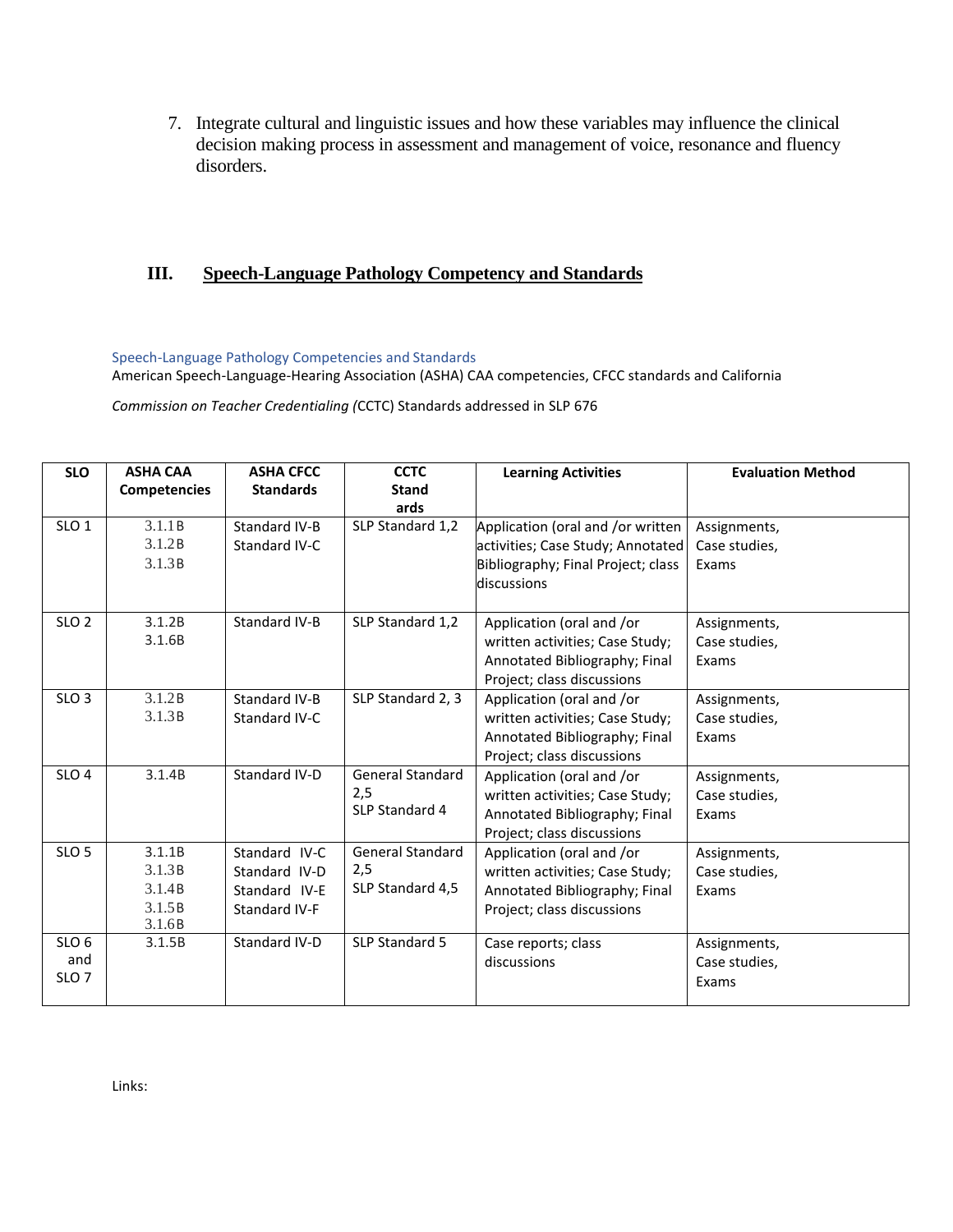For detailed information, please visit

- ASHA 2020 Standards for the Certificate of Clinical Competence in Speech-Language Pathology: <https://www.asha.org/Certification/2020-SLP-Certification-Standards/>
- CAA 2017 Standards for Accreditation: [https://caa.asha.org/wp](https://caa.asha.org/wp-content/uploads/Accreditation-Standards-Documentation-Guidance.pdf)[content/uploads/Accreditation-Standards-Documentation-Guidance.pdf](https://caa.asha.org/wp-content/uploads/Accreditation-Standards-Documentation-Guidance.pdf)
- CCTC SLP standards[: http://www.sjsu.edu/gup/docs/assess\\_report/CCTC-](http://www.sjsu.edu/gup/docs/assess_report/CCTC-ASHACrosswalk.pdf)[ASHACrosswalk.pdf](http://www.sjsu.edu/gup/docs/assess_report/CCTC-ASHACrosswalk.pdf)

### **IV. Course Modality**

Online only and synchronous: All class meetings will be remote at scheduled days and times with face-to-face contact via video conferencing using modes such as lecture, discussion, demonstration, video clips, and direct exchange of materials as the primary method of communication.

### **V. Methods of Instruction**

Methods of presentation include lecture, group exercises involving powerpoint presentation of articles, weekly discussion of material covered, guest lectures, and teaching DVDs with class discussion.

### **VI. Extent and Nature of Technology**

This course is a lecture format; however, class discussion on clinical cases and treatment videos will be utilized to enhance active learning in this classroom environment. DVD presentation will be used since speech language pathology is a profession of acquiring and applying scientific and practical knowledge, which requires both content knowledge and clinical experience and judgment. Assessment and treatment DVDs will provide students an idea of actual clinical work and an opportunity of connecting theory and knowledge to clinical practice. Students will also require accessing BeachBoard to obtain supplemental materials for the class and to discuss important and relevant issues outside of the classroom to facilitate learning. In addition, PowerPoint will be used along with traditional lectures to augment learning outcomes.

**Students who feel the need access to recorded lecture content must inform the instructor. Instructor will made recorded lecture available to the student for a limited timeframe after the class is over.** 

#### **Text Books and Course resources:**

#### *Text Books:*

Boone, D., McFarlane, S., Von Berg, S., & Zraick, R. (2019). The voice and voice therapy (10th ed.). Upper Saddle River, NJ: Pearson Education

Guitar, B Stuttering, An Integrated Approach, 2019 5th edition Wolters Kluwer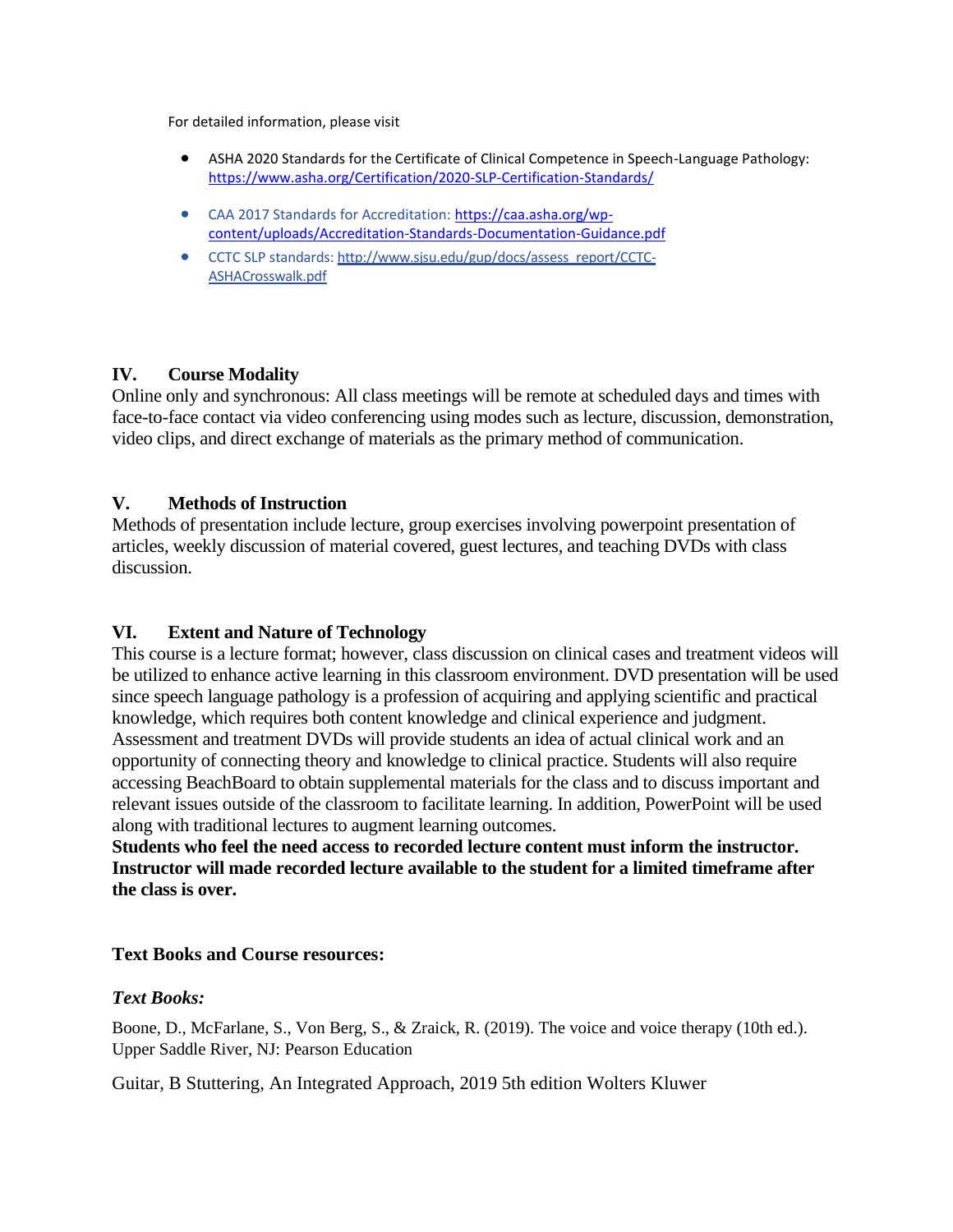Optional textbooks:

Kummer, A. W. (2013). Cleft palate & craniofacial anomalies: Effects on speech and resonance.  $3<sup>rd</sup>$ edition . Clifton Park, NY. Delmar Cengage Learning

Yairi, E., & Seery, C. H. (2015). Stuttering: Foundations and clinical applications. Boston: Pearson.

Watts, C. R., & Awan, S. N. (2019). Laryngeal Function and Voice Disorders: Basic Science to Clinical Practice. Thieme.

### *Articles*

Assigned readings will be posted on BeachBoard. See the course schedule and references. All content within the reading sources is the responsibility of the student. In class discussions will cover a portion of these readings but will not detail every source at length. Students will be expected to demonstrate mastery of ALL sources. Please read thoroughly and make every effort to ask questions and clarify information not understood within the readings.

Within the context of this course we will discuss Fluency and Voice and resonance disorders. We will be discussing Fluency disorders first , followed by Voice disorder.

### **Course Outline/Schedule**

*\*This course schedule/outline is tentative. The instructor reserves the right to change/modify it if deemed appropriate.*

| Date   | Topic(s)                                                    | <b>Required</b><br>Reading<br><b>Assignments</b> | Assignment/<br><b>Activity/Exam</b> |
|--------|-------------------------------------------------------------|--------------------------------------------------|-------------------------------------|
| Week 1 |                                                             |                                                  | Pre-Course Survey                   |
| 8/26   | Instructor Background with<br>$\bullet$<br>stuttering/voice |                                                  | In class discussions                |
|        | Discuss syllabus,<br>$\bullet$                              |                                                  | In class activities                 |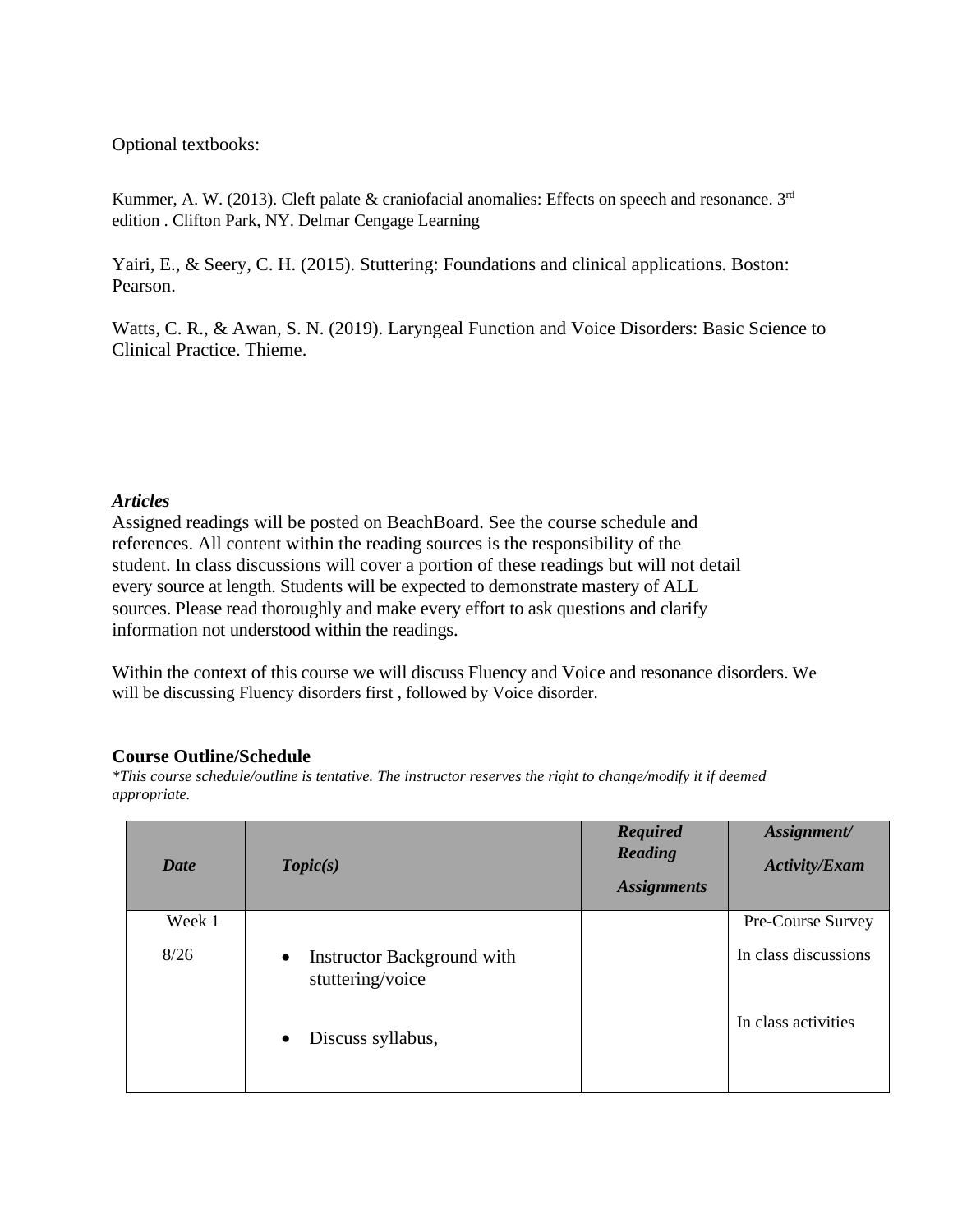|                | Introduce Chapter PP which are on<br>BeachBoard: Topic: Overview of<br><b>Stuttering. Basic facts about</b><br>stuttering and their implications for<br>the nature of the disorder.<br>Introduction to the concept of<br>pesudostuttering in preparation for<br>Assignment $1$ (due $9/16$ ) |                                                             |                                                                                                                                              |
|----------------|----------------------------------------------------------------------------------------------------------------------------------------------------------------------------------------------------------------------------------------------------------------------------------------------|-------------------------------------------------------------|----------------------------------------------------------------------------------------------------------------------------------------------|
| Week 2<br>9/2  | Stuttering<br>development,<br>Core<br>features of incipient stuttering.<br>Introduce readings for group PP<br>presentations                                                                                                                                                                  | Guitar Ch 1,<br>4,7<br>$Y & S^*$ CH 4<br><b>Article 1,2</b> |                                                                                                                                              |
| Week 3<br>9/9  | Constitutional,<br>Environmental,<br>Genetic, and Language Variables<br>and Related Theoretical Models                                                                                                                                                                                       | Article 3, 4<br>Guitar Ch.2,<br>5, 6<br>Y &S 6,7            |                                                                                                                                              |
| Week 4<br>9/16 | Stuttering Assessment 1-<br>Case<br>History, Standardized<br>tests,<br>reporting scores<br>Submission<br>due<br>for<br>pseudostuttering                                                                                                                                                      | Article 5, 6<br>Guitar Ch. 8,<br>Y &S 9                     | In class activity<br>and discussion<br>on standardized<br>disfluency<br>measures;<br><b>Pseudo-</b><br>stuttering<br>reflection<br>paper due |
|                |                                                                                                                                                                                                                                                                                              |                                                             |                                                                                                                                              |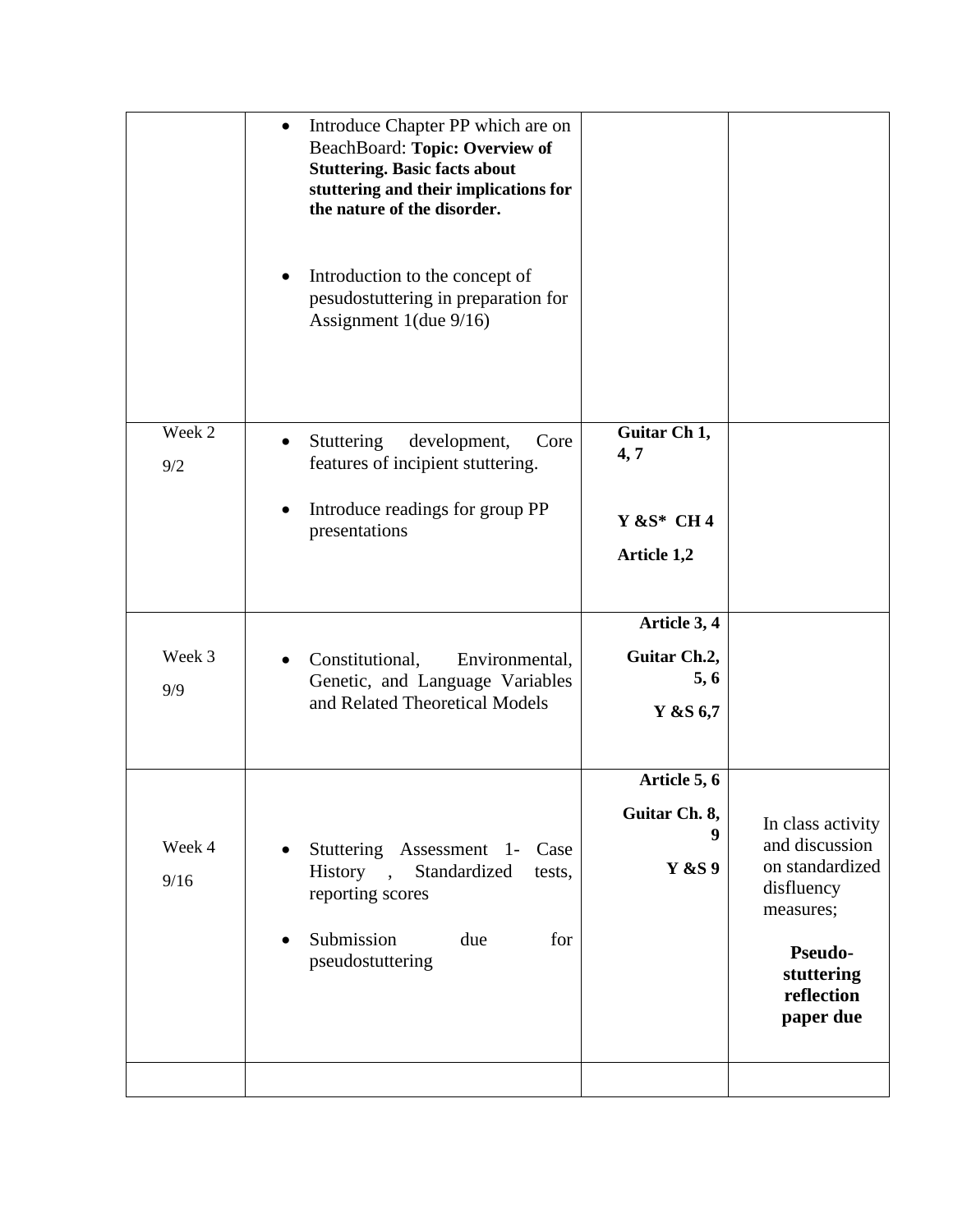| Week 5<br>9/23   | <b>Stuttering Assessment 2:</b><br>$\bullet$<br>Disfluency analysis for elicited<br>and natural speech samples<br>**Guest speaker<br><b>Presentation Group 1</b><br><b>Presentation Group 2</b>                                                                          | <b>Article 7,8</b><br>Y&S 9                                                    | In class<br>disfluency<br>analysis activity     |
|------------------|--------------------------------------------------------------------------------------------------------------------------------------------------------------------------------------------------------------------------------------------------------------------------|--------------------------------------------------------------------------------|-------------------------------------------------|
| Week 6<br>9/30   | <b>Stuttering Treatment 1</b><br>$\bullet$<br>Treatment<br>considerations,<br>strategies, Early intervention<br>Hand out of take-home exam<br>(based on case study)<br><b>Presentation Group 3</b>                                                                       | Article 9, 10<br><b>Take home</b><br><b>Exam</b><br>Ch12<br>*Y &S 10,11,<br>12 | <b>Stuttering</b><br><b>Assessment</b><br>paper |
| Week 7<br>10/7   | <b>Take home Exam due</b><br>$\bullet$<br>Stuttering Treatment<br>continued<br>Fluency<br>Other<br><b>Shaping</b><br>$\mathbf{V}\mathbf{S}$<br>approaches,<br>Factors<br>affecting<br>outcome.<br>Role of Counseling (Video)<br>$\bullet$<br><b>Presentation Group 4</b> | <b>Article 11, 12</b>                                                          | Work on take<br>home exam                       |
| Week 8<br>10/14  | Intro to voice disorders<br>Functional and Organic Voice<br>Disorders<br>Video cases                                                                                                                                                                                     | Boone Ch.<br>1,2,4                                                             |                                                 |
| Week 9<br>10/21  | Disorders in professional voice<br>$\bullet$<br>users<br>Neurogenic Voice Disorders<br>Guest Speaker*                                                                                                                                                                    | <b>Article 13, 14</b><br><b>Boone Ch 3</b>                                     |                                                 |
| Week 10<br>10/28 |                                                                                                                                                                                                                                                                          |                                                                                |                                                 |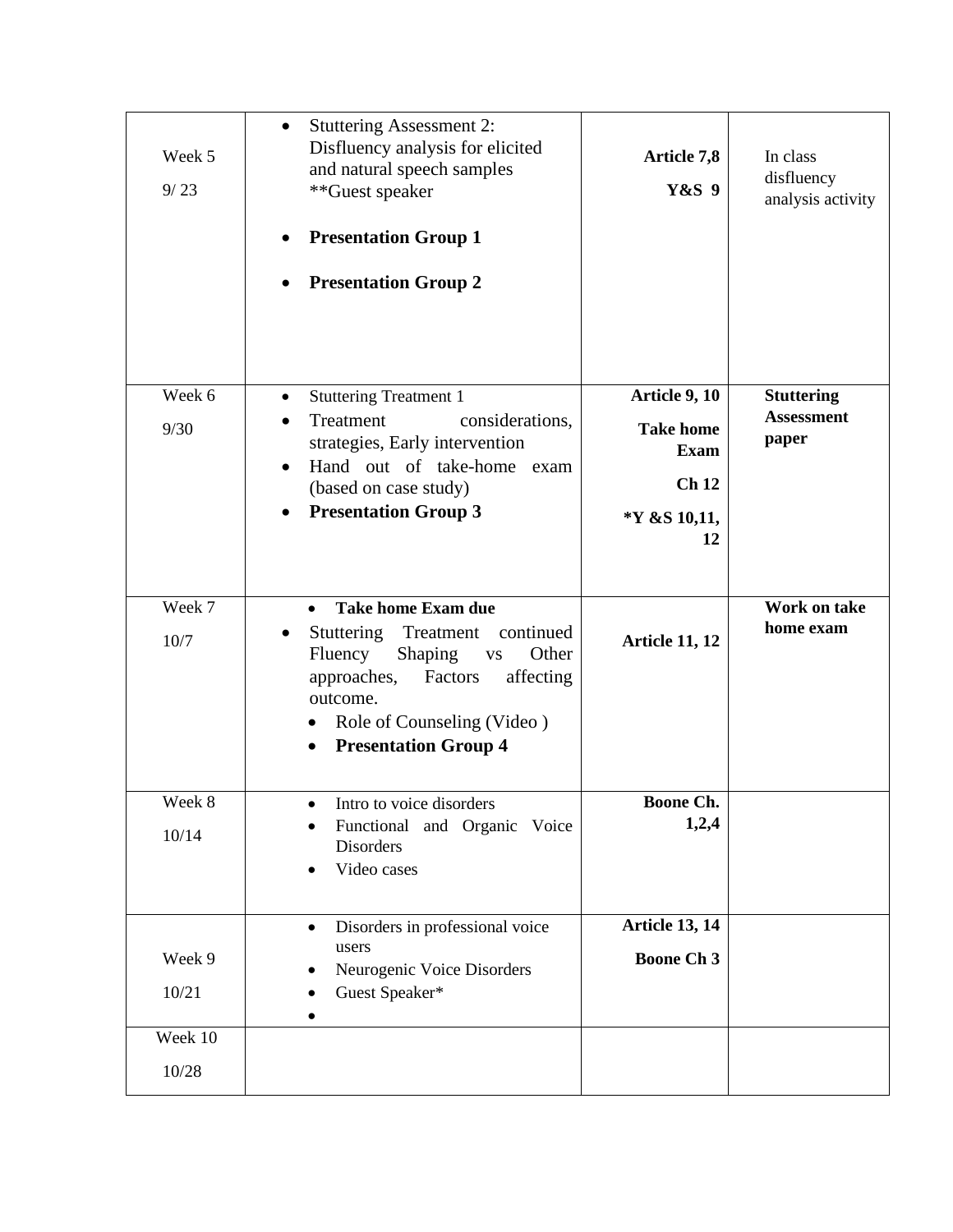|                  | Evaluation of the Voice and<br>$\bullet$<br>Resonance:<br>Acoustic<br>and<br>Aerodynamic<br><b>Presentation Group 5</b> | <b>Article 15, 16</b><br><b>Boone Ch 6</b>  |                                                              |
|------------------|-------------------------------------------------------------------------------------------------------------------------|---------------------------------------------|--------------------------------------------------------------|
| Week 11<br>11/4  | <b>Presentation Group 6</b><br>$\bullet$<br>Treatment of Voice and Video<br>cases (simucase)<br>Guest speaker*          | <b>Article 17, 18</b><br>Boone Ch 7, 8      | <b>Annotated</b><br><b>Bibliography</b><br><b>Assignment</b> |
| Week 12<br>11/18 | <b>Presentation Group 7</b><br>Management and Therapy<br>Following Laryngeal Cancer,                                    | Article 19-20<br>Boone Ch 9                 |                                                              |
| Week 13<br>12/2  | Cleft Lip and Palate<br>Speech and Language Characteristics<br>Evaluation<br><b>Presentation Group 8</b>                | <b>Article 21, 22</b><br><b>Boone Ch 10</b> |                                                              |
| Week 14<br>12/9  | Cleft lip and Palate<br>$\bullet$<br>Other communication consideration<br>and Treatment approaches<br>Review            | <b>Article 23, 24</b>                       | Voice Treatment<br>assignment due                            |
| Week 15<br>12/16 | In class Final Exam (Voice and<br>$\bullet$<br>Resonance) : Case study                                                  |                                             |                                                              |

# **Course Requirements**

•

| Exams                         | $2(40$ points each) | 80 |
|-------------------------------|---------------------|----|
| Pseudostuttering assignment   |                     | 20 |
| Stuttering assessment (group) |                     | 20 |
| project)                      |                     |    |
| <b>Annotated Bibliography</b> |                     | 20 |
| <b>Voice Treatment</b>        |                     | 30 |
| Paper(Group Project)          |                     |    |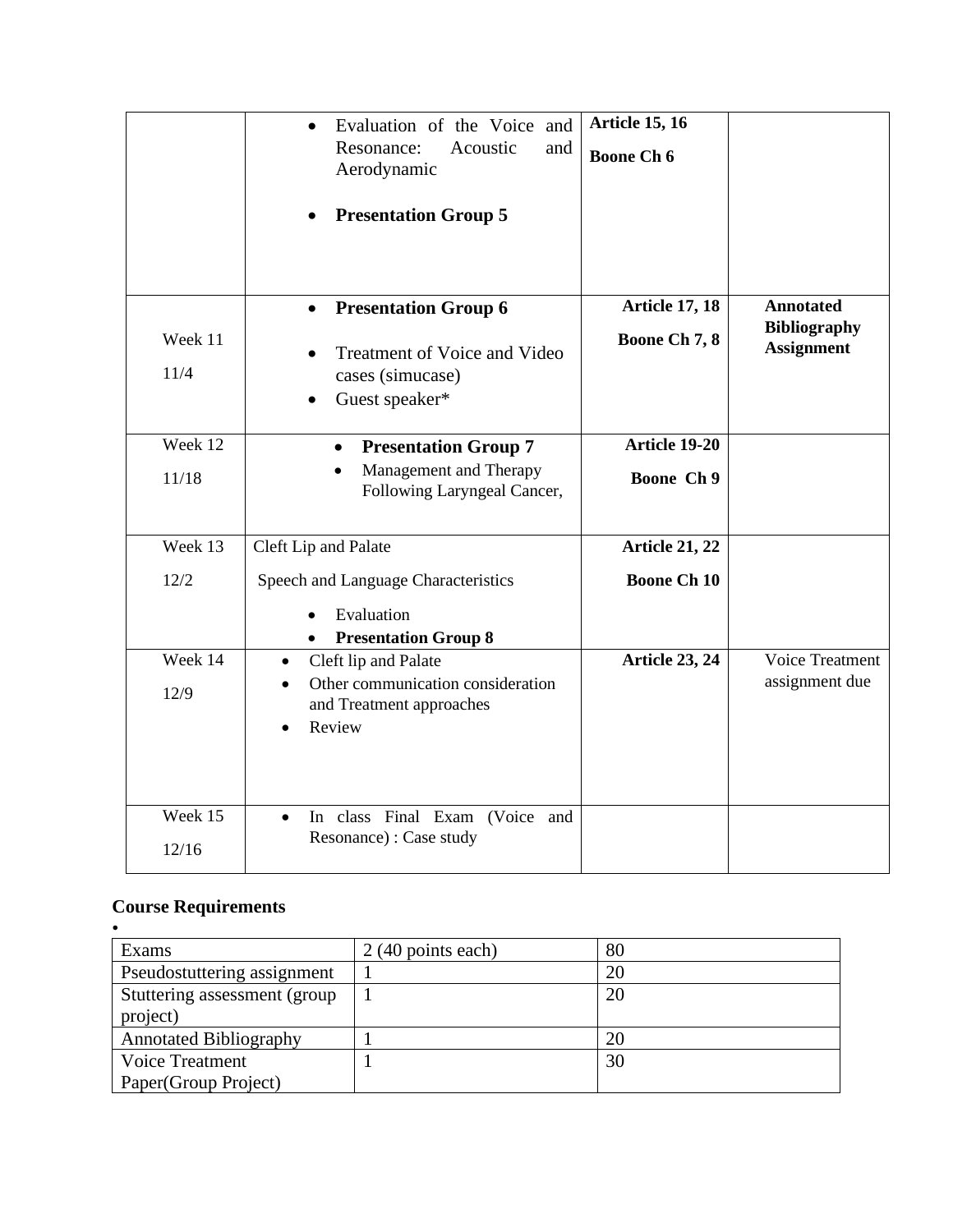| Oral presentation (group   | or  |
|----------------------------|-----|
| project)                   |     |
| Attendance and Discussion* |     |
| Total                      | 200 |

\* Attendance and Participation

• *One* point will be deducted from the final total points for EACH missing class

1. Pseudostuttering Assignment

One Pseudostuttering Activity and a reflection paper no less that 3 pages double spaced (excluding coverpage and references if any). More details about the assignment will be posted on Beach board.

2. Stuttering Assessment : Template will be posted to beachboard (Case Study Based)

3. Annotated Bibliography Assignment:

Final assignment must include **six** articles (any 5 assigned course readings either in Fluency or Voice AND one additional reading of your interest not assigned in the course or in prior coursework:

· **Full bibliographic citation:** An annotated bibliography must contain the necessary and complete bibliographical information i.e. (author, title, publisher and date, etc.)

The length of the annotation should be between 100 to 300 words max (this does not include the citation).

- · **Main argument:** State the main informative points of the paper
- · **Methodology:** What methodology and research methods did the work employ?
- · **Conclusion:** What does the author conclude about the work?
- · **Strengths and Weaknesses:** What are the strengths and weaknesses of the work?
- · **Your Voice/Personal Conclusion:** Provide your point of view of the work or your reaction to the source based on other available works, prior knowledge of the subject matter or knowledge pools done by other researchers.
- 4. Treatment paper -Voice : Case study based. Relevant content and templates will be posted online

|                                        | Description                                                                   | Letter Grade |
|----------------------------------------|-------------------------------------------------------------------------------|--------------|
| 90-100%<br>(270 points and<br>above)   | Performance at the highest level<br>showing<br>sustained excellence.          | A            |
| 80-89%<br>$(240-269.9 \text{ points})$ | Performance at high level showing<br>consistent and<br>effective achievement. | B            |
| 70-79%<br>$(210-239.9 \text{ points})$ | Performance at an adequate level<br>meeting basic<br>requirement.             | C            |

Grading Policy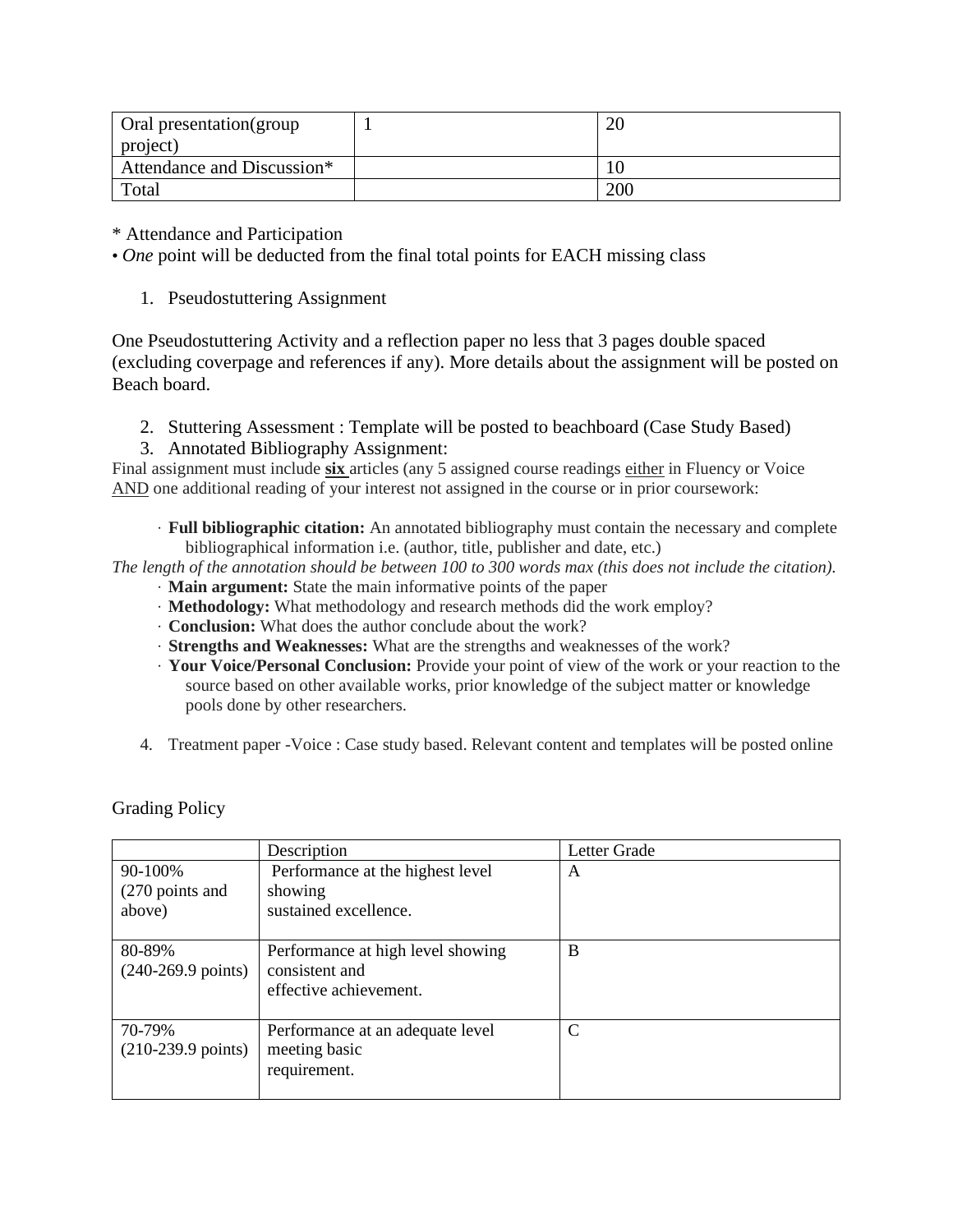| 60-69%<br>$(180-209.9 \text{ points})$  | Performance is less than adequate<br>meeting<br>minimum course requirements. | D |
|-----------------------------------------|------------------------------------------------------------------------------|---|
| Below 60%<br>(Less than 180)<br>points) | Performance in which minimal course<br>requirements have not been met.       | F |

# **Lecture Notes**

The instructor may provide lecture notes for lecture topics. However, the lecture notes do not represent all course content. The student is responsible for all assigned readings, projects, and in-class discussions/activities.

# **Social Media Policy**

Social media is an umbrella term that encompasses the various activities that integrate technology, social interaction, and content creation. Social media includes technology (computers, phones, tablets) and is used in various forms (blogs, wikis, photo and video sharing, podcasts, social networking, mashups, virtual worlds, etc.). Means of accessing social media may include applications (Facebook, Instagram, Twitter, Skype, Snap Chat, YouTube, etc.). These devices and applications are subject to having content transmitted to others, with or without consent from the original author.

A. All students are expected to follow the CSULB Social Media Guidelinehttp://www.csulb.edu/sites/default/files/groups/marketingcommunications/accessibleversionfinalapril2018-jmp.pdf

B. Per the Health Insurance Portability and Accountability Act of 1996 (HIPAA) regulationshttps://www.hhs.gov/hipaa/for- professionals/privacy/special-topics/deidentification/index.html, no information, pictures, videos or descriptions of clients/families can be posted on social media sites. Please see the full HIPAA policy in the Clinical Practicum Handbook. Violation of HIPAA regulations may result in disciplinary action being taken by the University against the student. The SLP Department takes all violations of HIPAA regulations and the Social Media Policy seriously. Sanctions imposed on violators vary with the seriousness of the violation, ranging from a written reprimand, to dismissal from the graduate program.

C. Students should use caution and good judgment when posting information to electronic communications and social networking sites, both personal and those that are related to the CSULB and/or the Department of Speech-Language Pathology. Students should follow the criteria below:

A. No posting, photos, or recordings are allowed during class or clinical experience except when approved by the faculty member or supervisor responsible for the learning experience.

Under no circumstances will a client be photographed without a signed photo release from that individual. Students and faculty should obtain verbal permission from friends or colleagues before posting on social media.

B. Using social media for sharing of class material with anyone who is not enrolled in the course and sharing of academic assessment material (e.g. tests) without express permission from the instructor is explicitly prohibited.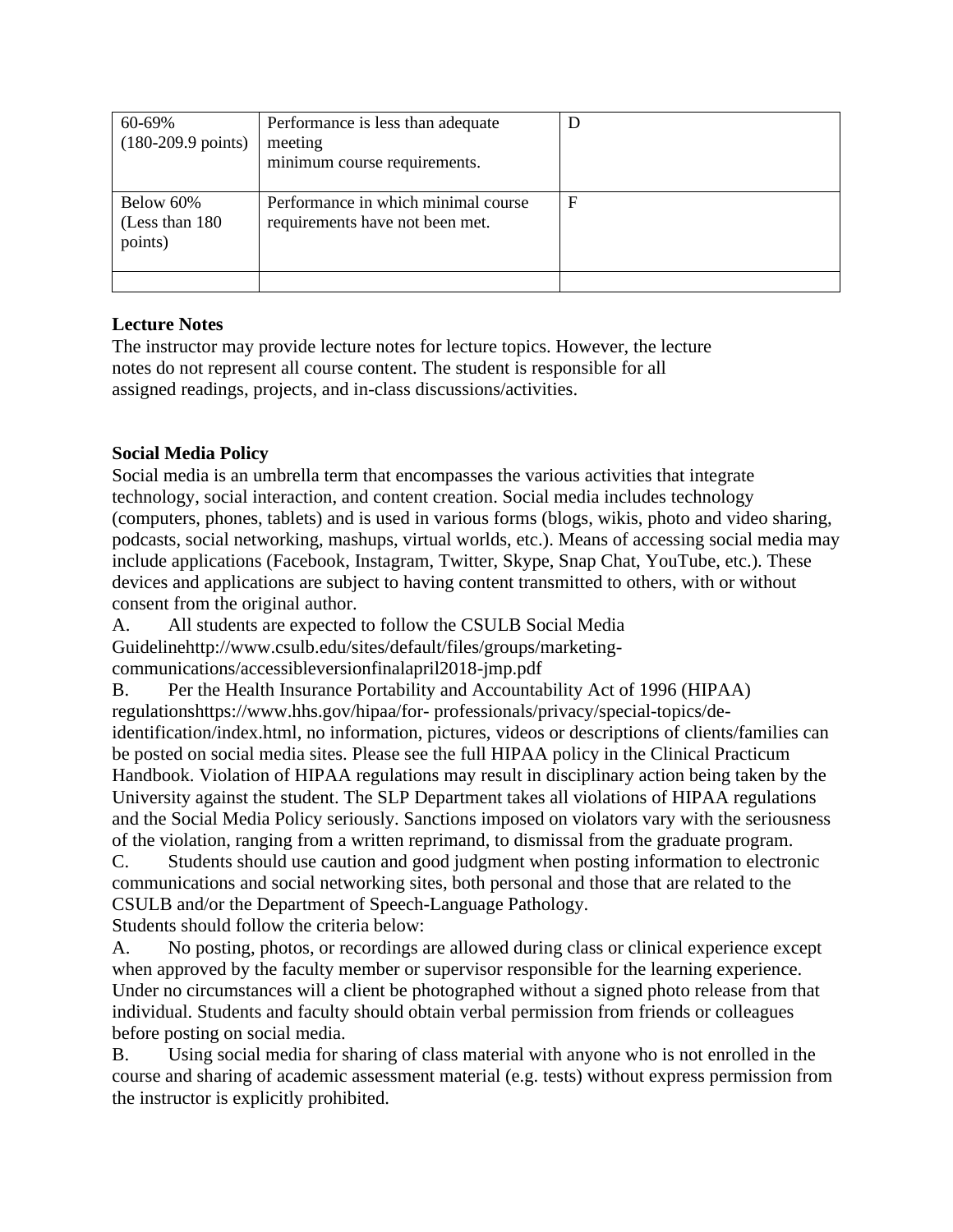C. Careful consideration should be given to any posting on social networks. Students create personal public images with these posts. However, they also represent the SLP Department, CSULB, and the field of speech-language pathology.

D. Students should carefully consider the way they describe the program, clinical assignments, and professional experiences. Respectfulness and professionalism are expected. Use of social media that results or could result in individual or group harm, physical or emotional (e.g., damage to an individual's personal or public reputation or harassment resulting in personal or public humiliation of others), will not be tolerated.

Violations of these professional behavior standards will result in the following tiered consequences

A. First occurrence: Student receives a verbal and written warning which is placed in the student's file. The student must meet with the graduate program coordinator.

B. Second occurrence: Student will be reported to the College and University. Consequences of violations will be determined by the Department, College, and University after a full investigation.

# **Attendance Policies**

*Attendance is mandatory for this course*. One point will be deducted from the final total points for EACH missing class. Students are expected to attend all scheduled class meetings, including scheduled examinations. Non-university-excused absences or university-excused absences without valid and official documents are not acceptable and will further affect your final grade.

7

Students may have a valid reason to miss a class. When any of the following reasons directly conflict with class meeting times, students are responsible for informing faculty members, of the reason for the absence and for arranging to make up missed assignments, tests, quizzes, and class work insofar as this is possible. Excused absences include, but are not limited to:

A. Illness or injury to the student, or medical condition, including those related to pregnancy

B. Death, injury, or serious illness of an immediate family member. An immediate family member is defined as a close relative, or a person residing in the immediate household of the student

C. Religious reasons (California Education Code section 89320)

D. Jury duty, military service, or government obligation

E. University sanctioned or approved activities (examples include but are not limited to: artistic performances, participation in scholarly conferences and presentations, intercollegiate athletic activities, student government, required class field trips, etc.)

Faculty members are not obligated to consider other absences as excused.

The earliest possible notification is preferred for all excused absences. Advance notification minimally one week in advance is required and verification may be requested for the following absences: Jury duty, military service, or other government obligation; religious reasons; university-sanctioned or approved activities.

# **Statement of Non-discrimination**

California State University, Long Beach is committed to maintaining an inclusive learning community that values diversity and fosters mutual respect. All students have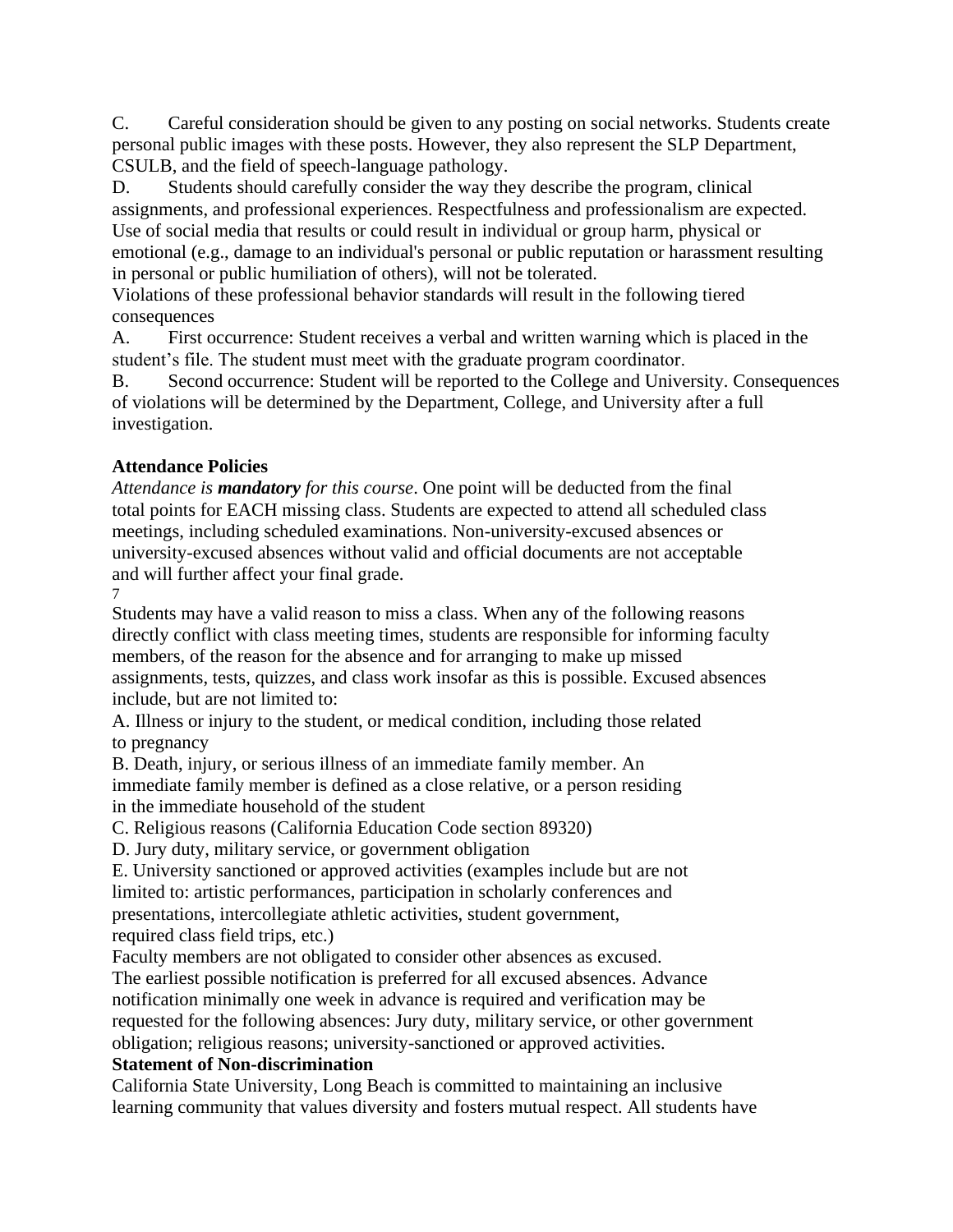the right to participate fully in university programs and activities free from discrimination, harassment, sexual violence, and retaliation. Students who believe they have been subjected to discrimination, harassment, sexual violence, or retaliation on the basis of a protected status such as age, disability, gender, gender identity/expression, sexual orientation, race, color, ethnicity, religion, national origin,

veteran/veteran status or any other status protected by law, should contact the Office of Equity & Diversity at (562) 985-8256, University Student Union (USU) Suite 301, http://www.csulb.edu/depts/oed/.

### *Statement of Accessibility*

All instructors shall be familiar with best practices in making their syllabus and course documents accessible to all students and upon request provide the format need for the student. Instructors can access best practices at the following link.

http://www.csulb.edu/divisions/aa/academic\_technology/itss/course\_materials/accessibility/ *Accommodation*

It is the student's responsibility to notify the instructor in advance of the need for accommodation of a university verified disability (PS 11-07, Course Syllabi and Standard Course Outlines).

Students needing special consideration for class format and schedule due to religious observance or military obligations must notify the instructor in advance of those needs. 8

Students who require additional time or other accommodation for assignments must secure verification/assistance from the CSULB Bob Murphy Access Center (BMAC) office located at Student Success Center (SSC) Room 110. The telephone number is (562)985-5401.

Accommodation is a process in which the student, BMAC, and instructor each play an important role. Students contact BMAC so that their eligibility and need for accommodation can be determined. BMAC identifies how much time is required for each exam. The student is responsible for discussing his/her need with the instructor and for making appropriate arrangements. Students who are eligible to receive accommodation should present an Accommodation Cover Letter and a BMAC Student/Teacher Testing Agreement Form to the instructor as early in the semester as possible, but no later than a week before the first test. (It takes one week to schedule taking an exam at the BMAC office.) The instructor welcomes the opportunity to implement the accommodations determined by BMAC. Please ask the instructor if you have any questions.

# *Cheating and Plagiarism (CSULB Catalog, AY 2019-2020)*

### *Definition of Plagiarism*

Plagiarism is defined as the act of using the ideas or work of another person or persons as if they were one's own, without giving credit to the source. Such an act is not plagiarism if it is ascertained that the ideas were arrived at through independent reasoning or logic or where the thought or idea is common knowledge. Acknowledge of an original author or source must be made through appropriate references, i.e., quotation marks, footnotes, or commentary. Examples of plagiarism include, but are not limited to, the following: the submission of a work, either in part or in whole, completed by another; failure to give credit for ideas, statements, facts or conclusions which rightfully belong to another; in written work, failure to use quotation marks when quoting directly from another, whether it be a paragraph, a sentence, or even a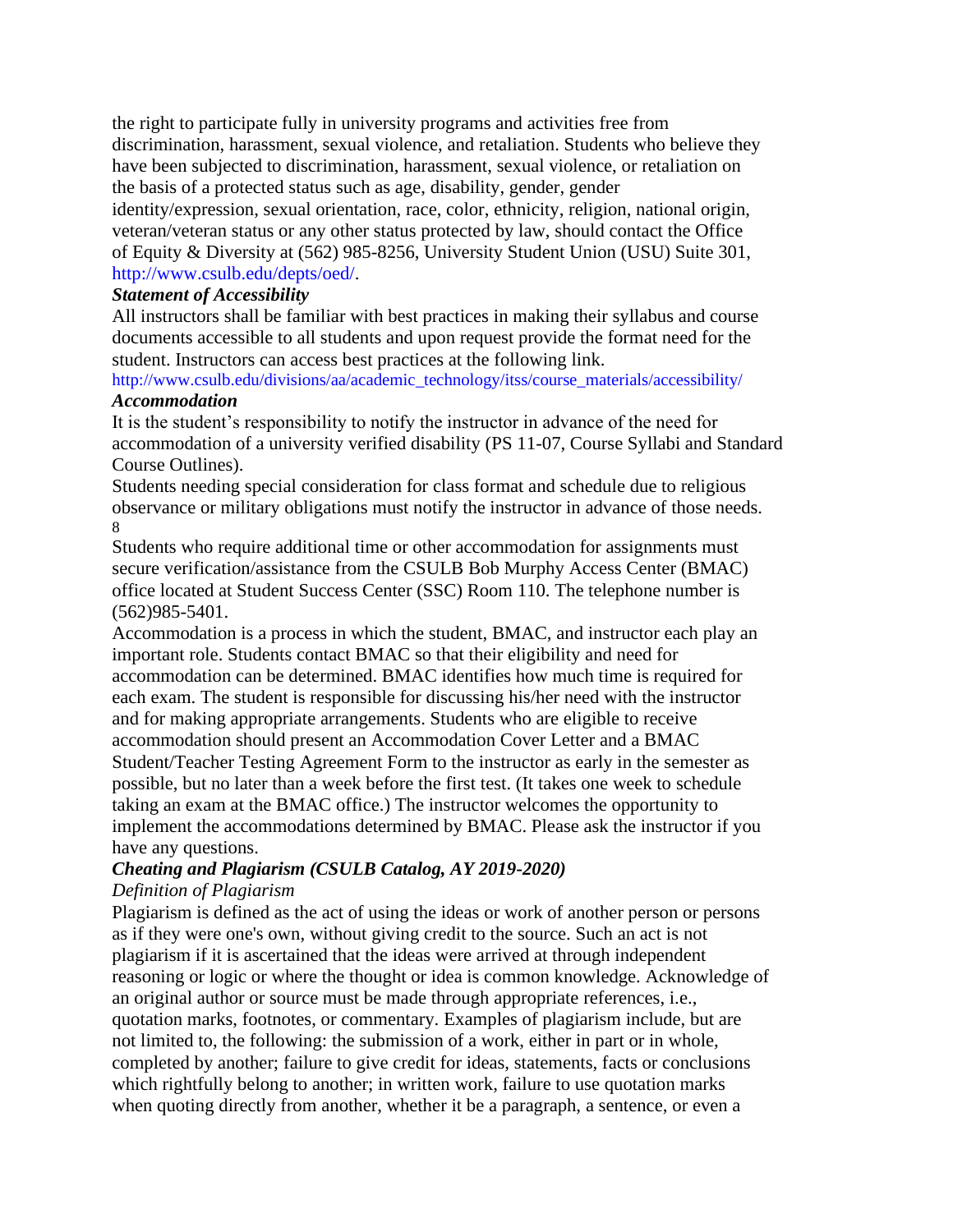part thereof; or close and lengthy paraphrasing of another's writing or programming. A student who is in doubt about the extent of acceptable paraphrasing should consult the instructor. Students are cautioned that, in conducting their research, they should prepare their notes by (a) either quoting material exactly (using quotation marks) at the time they take notes from a source; or (b) departing completely from the language used in the source, putting the material into their own words. In this way, when the material is used in the paper or project, the student can avoid plagiarism resulting from verbatim use of notes. Both quoted and paraphrased materials must be given proper citations.

### *Definition of Cheating*

Cheating is defined as the act of obtaining or attempting to obtain or aiding another to obtain academic credit for work by the use of any dishonest, deceptive or fraudulent means. Examples of cheating during an examination would include, but not be limited to the following: copying, either in part or in whole, from another test or examination; discussion of answers or ideas relating to the answers on an examination or test unless such discussion is specifically authorized by the instructor; giving or receiving copies of 9

an exam without the permission of the instructor; using or displaying notes; "cheat sheets," or other information or devices inappropriate to the prescribed test conditions, as when the test of competence includes a test of unassisted recall of information, skill, or procedure; allowing someone other than the officially enrolled student to represent the same. Also included are plagiarism as defined and altering or interfering with the grading procedures. It is often appropriate for students to study together or to work in teams on projects. However, such students should be careful to avoid use of unauthorized assistance, and to avoid any implication of cheating, by such means as sitting apart from one another in examinations, presenting the work in a manner which clearly indicates the effort of each individual, or such other method as is appropriate to the particular course.

### *Academic Action*

"One or more of the following academic actions are available to the faculty member who finds a student has been cheating or plagiarizing. These options may be taken by the faculty member to the extent that the faulty member considers the cheating or plagiarism to manifest the student's lack of scholarship or to reflect on the student's lack of academic performance in the course. These actions may be taken without a request for or before the receipt of a Report from the Academic Integrity Committee. A. Review – no action.

B. An oral reprimand with emphasis on counseling toward prevention of further occurrences;

C. A requirement that the work be repeated;

D. Assignment of a score of zero (0) for the specific demonstration of competence, resulting in the proportional reduction of final course grade;

E. Assignment of a failing final grade;

F. Referral to the Office of Judicial Affairs for possible probation, suspension, or expulsion."

### *Withdrawal Policy*

Regulations governing the refund of student fees in the California State University system are prescribed by the CSU Board of Trustees; see California Code of Regulations,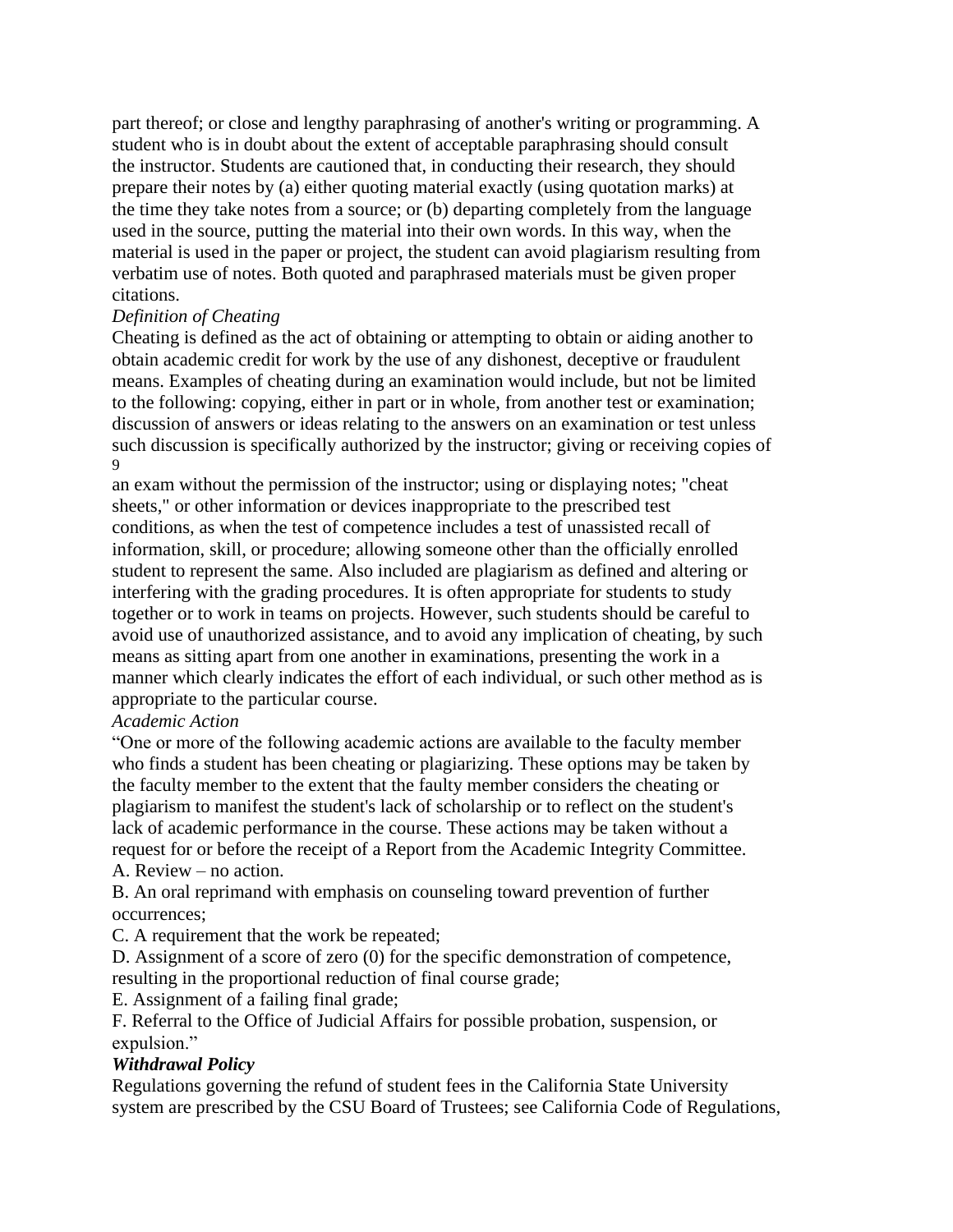Title 5, Education, Section 41802.

Withdrawal during the first two weeks of instruction

Students may withdraw during this period and the course will not appear on their permanent records.

Withdrawal after the second week of instruction and prior to the final three weeks of the regular semester (20% of a non-standard session) of instruction:

Withdrawals during this period are permissible only for serious and compelling reasons. The approval signatures of the instructor and department chair are required. The request and approvals shall state the reasons for the withdrawal. Students should be aware that the definition of "serious and compelling reasons" as applied by faculty and administrators may become narrower as the semester progresses. Copies of such approvals are kept on file by Enrollment Services. 10

Withdrawal during the final three weeks of instruction:

Withdrawal during the final three weeks of instruction are not permitted except in cases such as accident or serious illness where the circumstances causing the withdrawal are clearly beyond the student's control and the assignment of an Incomplete is not practical. Ordinarily, withdrawal in this category will involve total withdrawal from the campus except that a Credit/No Credit grade or an Incomplete may be assigned for other courses in which sufficient work has been completed to permit an evaluation to be made. Request for permission to withdraw under these circumstances must be made in writing on forms available from Enrollment Services. The requests and approvals shall state the reasons for the withdrawal. These requests must be approved by the instructor of record, department chair (or designee), college dean (or designee), and the academic administrator appointed by the president to act in such matters. Copies of such approvals are kept on file by Enrollment Services.

Limits on Withdrawal:

No undergraduate student may withdraw from more than a total of 18 units. This restriction extends throughout the entire undergraduate enrollment of a student at CSULB for a single graduation, including special sessions, enrollment by extension, and re-enrolling after separation from the University for any reason. The following exceptions apply:

• Withdrawals prior to the end of the second week of a semester (13%) of instruction at CSULB,

• Withdrawals in terms prior to fall 2009 at CSULB,

• Withdrawals at institutions other than CSULB, and

• Withdrawals at CSULB for exceptional circumstances such as serious illness or accident (the permanent academic record will show these as a WE to indicate the basis for withdrawal).

Medical Withdrawal:

CSULB may allow a student to withdraw without academic penalty from classes if the following criteria are met:

• A completed Medical Withdrawal Form, including any required documentation, is submitted to Enrollment Services before the end of the semester, and

• The student presents evidence to demonstrate that a severe medical or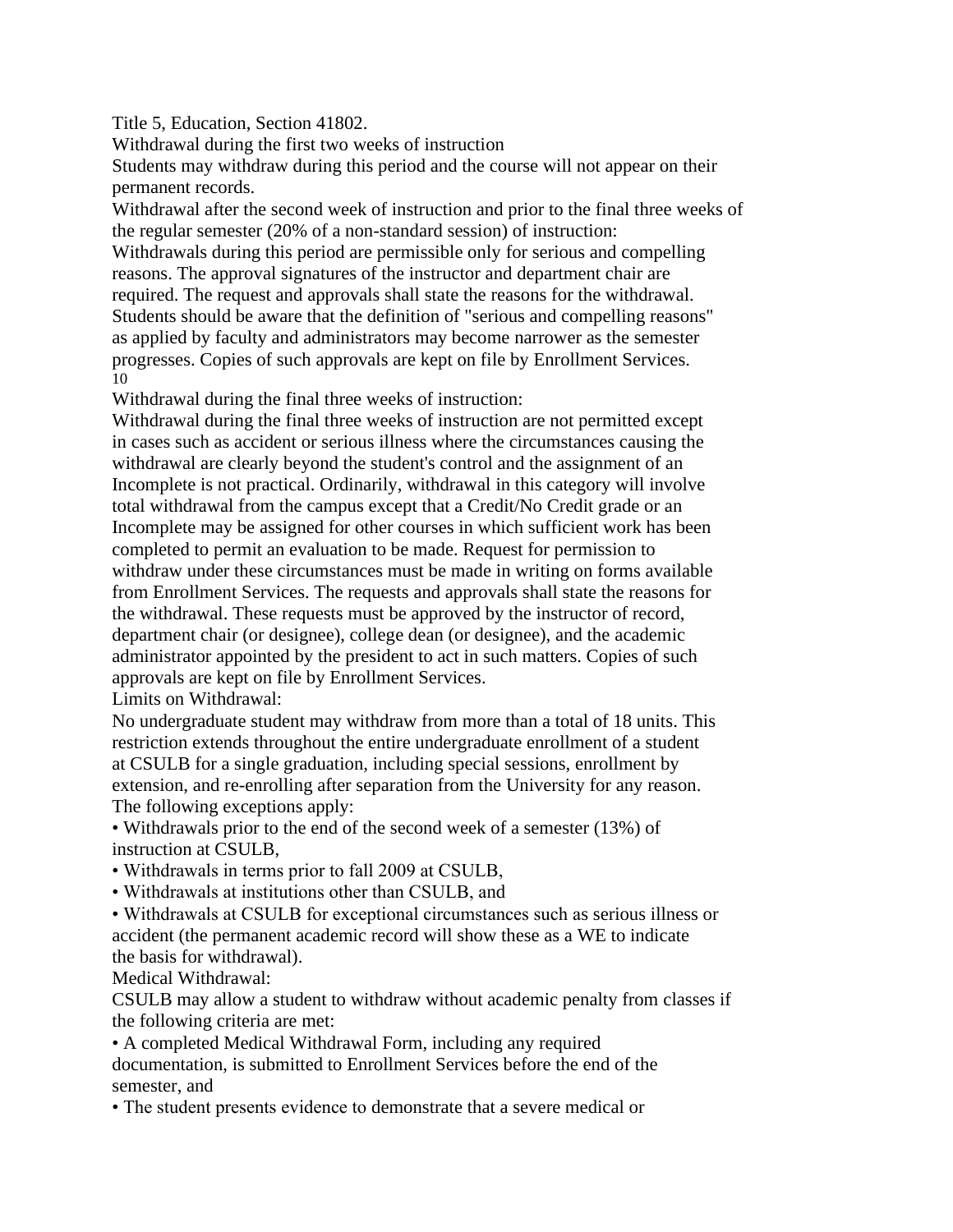debilitating psychological condition prevented the student from attending and/or doing the required work of the courses to the extent that it was impossible to complete the courses.

### *Campus Behavior*

#### *Civility Statement*

California State University, Long Beach, takes pride in its tradition of maintaining a civil and non-violent learning, working, and social environment. Civility and mutual respect toward all members of the University community are intrinsic to the establishment of excellence in teaching and learning. They also contribute to the maintenance of a safe 11

and productive workplace and overall healthy campus climate. The University espouses and practices zero tolerance for violence against any member of the University community (i.e., students, faculty, staff, administrators, and visitors). Violence and threats of violence not only disrupt the campus environment, they also negatively impact the University's ability to foster open dialogue and a free exchange of ideas among all campus constituencies (CSULB Catalog, AY 2015-2016, p. 855).

### Preferred Gender Pronoun

This course affirms people of all gender expressions and gender identities. If you prefer to be called a different name than what is on the class roster, please let me know. Feel free to correct me on your preferred gender pronoun. You may also change your name for BeachBoard and MyCSULB without a legal name change. To submit a request, go to MyCSULB/Personal Information/Names. If you have any questions or concerns, please do not hesitate to contact me.

Accommodations for Religious Holidays & Military Service

Students needing special consideration for class schedules due to religious observance or military obligations must notify the instructor at least one week in advance; for those established religious observances, the instructor should be notified during the first week of instruction.

#### *Classroom Expectations*

All students of the California State University system must adhere to the Student Conduct Code as stated in Section 41301 of the Title 5 of the California Code of Regulations as well as all campus rules, regulations, codes and policies. Students as emerging professionals are expected to maintain courtesy, respect for difference, and respect for the rights of others.

### *Unprofessional and Disruptive Behavior*

It is important to foster a climate of civility in the classroom where all are treated with dignity and respect. Therefore, students engaging in disruptive or disrespectful behavior in class will be counseled about this behavior. If the disruptive or disrespectful behavior continues, additional disciplinary actions may be taken. This includes a commitment to maintain established classroom policies against voice and/or video recordings (including photos) unless permitted for ADA accommodations as noted above.